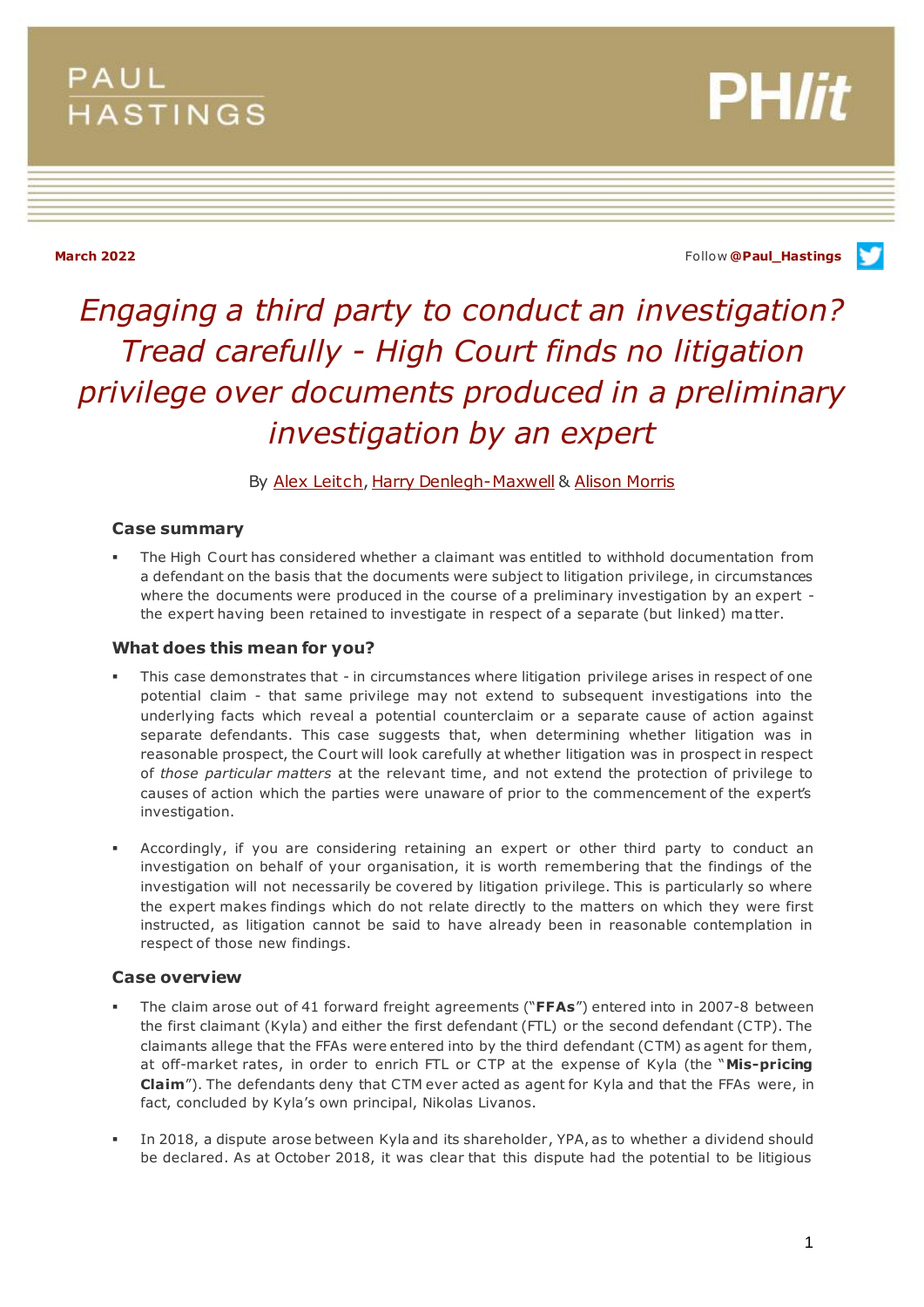(the "**YPA Dispute**"). One of the issues raised in correspondence between the parties was that YPA had been given authority to negotiate repayment of the FFAs with FTL on Kyla's behalf. At the time, it was common in the industry to negotiate settlement of FFAs at a discount, but YPA failed to secure such a discount. Accordingly, Nikolas Livanos had settled the debts owed under the FFAs at full value.

- In November 2018 Nikolas Livanos, in correspondence with YPA, raised a grievance that YPA's failure to negotiate a discount to the FFAs may form the basis of a claim for mismanagement or abuse of power. The intention was that this allegation would potentially form a counterclaim to any claim raised by YPA as to the distribution of the dividend.
- At this stage, Nikolas Livanos decided it would be appropriate to conduct an audit of the FFAs in order to make good any potential claim for mismanagement or abuse of powers. An expert was appointed in late-2018, and the expert's findings revealed a pattern of trading on behalf of Kyla that was indicative of fraud. This was the first time that it became apparent to Nikolas Livanos (and therefore to Kyla) that the FFAs may have been deliberately mis-priced.
- In the present proceedings, Kyla claimed that certain documents relating to the expert's investigations into the FFAs were protected by litigation privilege, as litigation relating to the FFAs had been in contemplation since at least November 2018. Kyla alleged that these documents were subject to litigation privilege as the purpose of their production was to reinforce Nikolas Livanos's grievances regarding the mismanagement of the FFA negotiations, thereby providing a counterpoint to the YPA Dispute. The defendants argued that the instruction of an expert at that stage was merely a fishing expedition, and litigation against them was not reasonably in prospect at the time.
- The High Court agreed, reciting the principles that:
	- The party claiming privilege must establish that litigation *was reasonably contemplated or anticipated* – it is not sufficient to show that there is a mere possibility of litigation or a general apprehension of future litigation;
	- The party must also show that the relevant communications were for the *dominant purpose*  of either: (i) enabling legal advice to be sought or given; and/or (ii) seeking or obtaining evidence or information to be used in, or in connection with, such anticipated or contemplated proceedings – with the 'purpose' to be assessed from an objective standpoint; and
	- The burden is on the party claiming privilege to prove it.
- In applying these principles, the High Court reasoned that:
	- There was no suggestion in the correspondence between Nikolas Livanos and YPA that a counterclaim was envisaged in respect of the accusations of "mismanagement";
	- The parties to the YPA Dispute and any accompanying counterclaim would have been different parties to the present claim; and
	- The instruction of the expert seemed to have been for the purpose of trying to provide backing for the mismanagement claim, but at that stage litigation in relation to even that claim was not in reasonable prospect.
- Accordingly, the claimant could not claim litigation privilege from the date that the mismanagement claim was first conceived, in the context of the YPA Dispute, in the subsequent